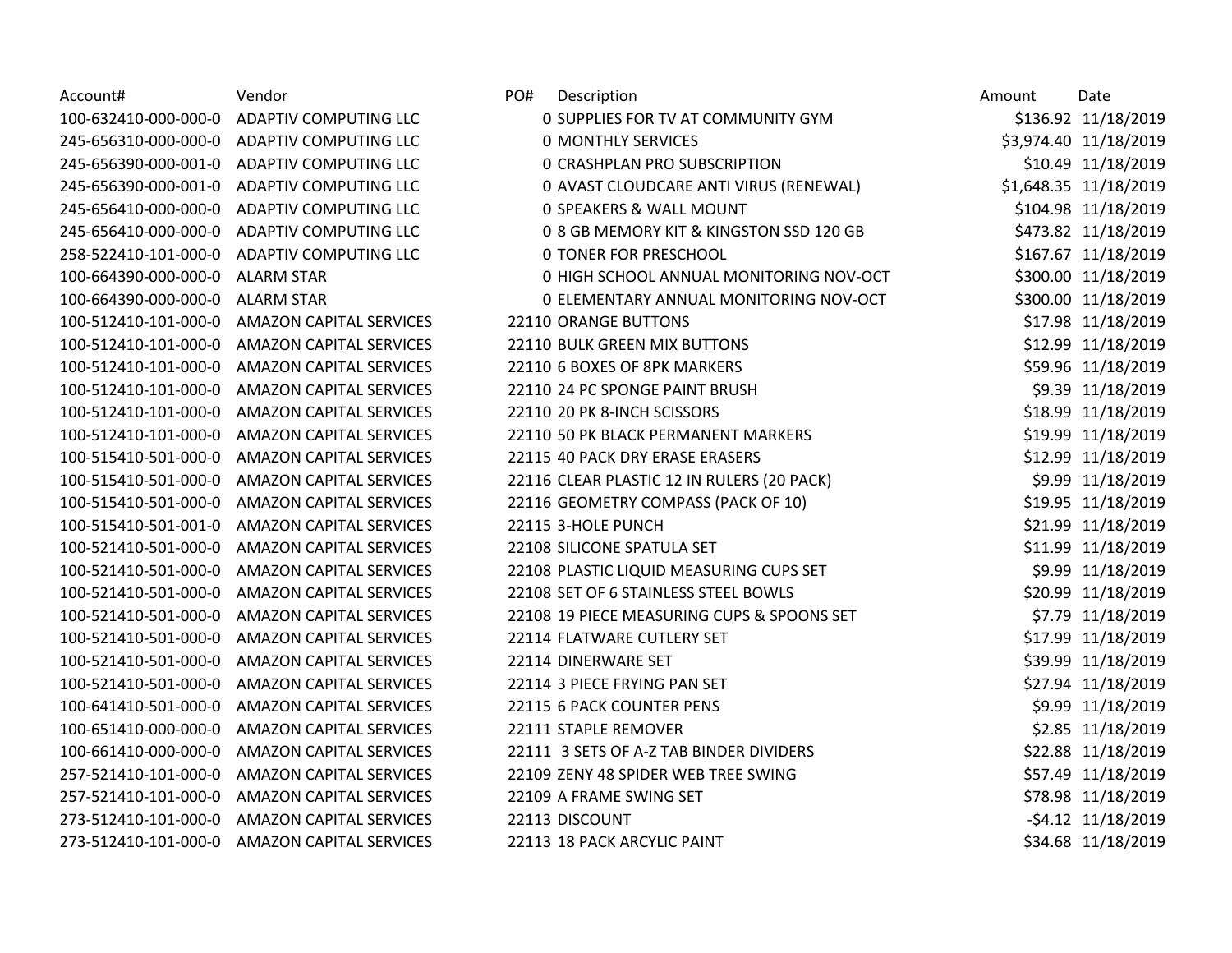|                                          | 273-512410-101-000-0 AMAZON CAPITAL SERVICES  | 22113 12 PACK CANVAS PANEL BOARDS                  | \$82.45 11/18/2019     |
|------------------------------------------|-----------------------------------------------|----------------------------------------------------|------------------------|
|                                          | 273-512410-101-000-0 AMAZON CAPITAL SERVICES  | 22113 PENTEL ARTS OIL PASTELS (50 COLOR SET)       | \$10.44 11/18/2019     |
|                                          | 273-512410-101-000-0 AMAZON CAPITAL SERVICES  | 22113 9 X 12 BLACK CONSTRUCTION PAPER              | \$7.38 11/18/2019      |
|                                          | 273-512410-101-000-0 AMAZON CAPITAL SERVICES  | 22113 CRAYOLA ULTIMATE CRAYON COLLECTION (152 PCS) | \$25.56 11/18/2019     |
| 100-512240-101-000-0 AMERICAN FIDELITY   |                                               | <b>HSA DEPOSIT - 112019</b>                        | \$764.00 11/18/2019    |
| 100-512240-101-000-0 BLUE CROSS OF IDAHO |                                               | MEDICAL BENEFIT - 112019                           | \$32,358.98 11/18/2019 |
| 100-661350-000-000-0 SPARKLIGHT          |                                               | <b>0 PHONE SERVICE</b>                             | \$325.74 11/18/2019    |
| 100-661350-000-000-0 SPARKLIGHT          |                                               | 0 LOST CHECK #6611 FOR SEPT                        | \$319.58 11/18/2019    |
| 100-632380-000-000-0 CARSON DAVID        |                                               | 0 MILEAGE TO BOISE AIRPORT FOR ISBA CONV           | \$139.92 11/18/2019    |
| 100-632380-000-000-0 CARSON DAVID        |                                               | 0 MILEAGE TO CSI FOR P20 PLANNING MTG              | \$12.72 11/18/2019     |
| 100-632380-000-000-0 CARSON DAVID        |                                               | 0 MILEAGE TO BOISE FOR ISN                         | \$143.10 11/18/2019    |
| 100-622410-101-000-0 CAXTON              |                                               | 0 RED DOTS                                         | \$3.52 11/18/2019      |
| 290-710450-000-000-0 CHARLIE S PRODUCE   |                                               | 0 PRODUCE                                          | \$21.45 11/18/2019     |
| 290-710450-000-000-0 CHARLIE S PRODUCE   |                                               | 0 PRODUCE                                          | \$167.07 11/18/2019    |
| 290-710450-000-000-0 CHARLIE S PRODUCE   |                                               | 0 PRODUCE                                          | \$318.18 11/18/2019    |
| 290-710450-000-000-0 CHARLIE S PRODUCE   |                                               | 0 PRODUCE                                          | \$129.82 11/18/2019    |
| 290-710450-000-000-0 CHARLIE S PRODUCE   |                                               | 0 PRODUCE                                          | \$140.94 11/18/2019    |
| 290-710450-000-000-0 CHARLIE S PRODUCE   |                                               | 0 PRODUCE-CREDIT                                   | -\$33.00 11/18/2019    |
| 290-710450-000-000-0 CHARLIE S PRODUCE   |                                               | 0 PRODUCE                                          | \$33.00 11/18/2019     |
| 290-710450-000-001-0 CHARLIE S PRODUCE   |                                               | 0 PRODUCE                                          | \$347.65 11/18/2019    |
| 290-710450-000-001-0 CHARLIE S PRODUCE   |                                               | 0 PRODUCE                                          | \$231.88 11/18/2019    |
| 290-710450-000-001-0 CHARLIE S PRODUCE   |                                               | 0 PRODUCE-CREDIT                                   | -\$101.85 11/18/2019   |
| 290-710450-000-001-0 CHARLIE S PRODUCE   |                                               | 0 PRODUCE                                          | \$268.45 11/18/2019    |
| 290-710450-000-001-0 CHARLIE S PRODUCE   |                                               | 0 PRODUCE                                          | \$432.75 11/18/2019    |
| 290-710450-000-001-0 CHARLIE S PRODUCE   |                                               | 0 PRODUCE-CREDIT                                   | -\$34.75 11/18/2019    |
| 290-710450-000-001-0 CHARLIE S PRODUCE   |                                               | 0 PRODUCE                                          | \$125.25 11/18/2019    |
| 100-661330-000-004-0 CITY OF HANSEN      |                                               | 0 SEWER                                            | \$301.50 11/18/2019    |
| 100-661330-000-004-0 CITY OF HANSEN      |                                               | 0 WATER                                            | \$229.50 11/18/2019    |
| 100-665330-000-001-0 CITY OF HANSEN      |                                               | <b>0 SUMMER IRRIGATION</b>                         | \$15.03 11/18/2019     |
| 100-611380-501-001-0 CONK TIFFANY        |                                               | <b>0 LUNCH FOR INSPIRE TO HIRE KIDS</b>            | \$258.69 11/18/2019    |
| 283-515410-501-000-0 CONK TIFFANY        |                                               | <b>0 LUNCH FOR INSPIRE TO HIRE KIDS</b>            | \$517.39 11/18/2019    |
|                                          | 100-512410-101-001-0 CULLIGAN MAGIC VALLEY    | <b>0 ELEMENTARY</b>                                | \$65.85 11/18/2019     |
|                                          | 100-515410-501-001-0 CULLIGAN MAGIC VALLEY    | 0 HIGH SCHOOL                                      | \$32.35 11/18/2019     |
|                                          | 100-641410-101-001-0 FOOD SERVICES OF AMERICA | 0 FRIDAY SCHOOL LUNCH                              | \$45.64 11/18/2019     |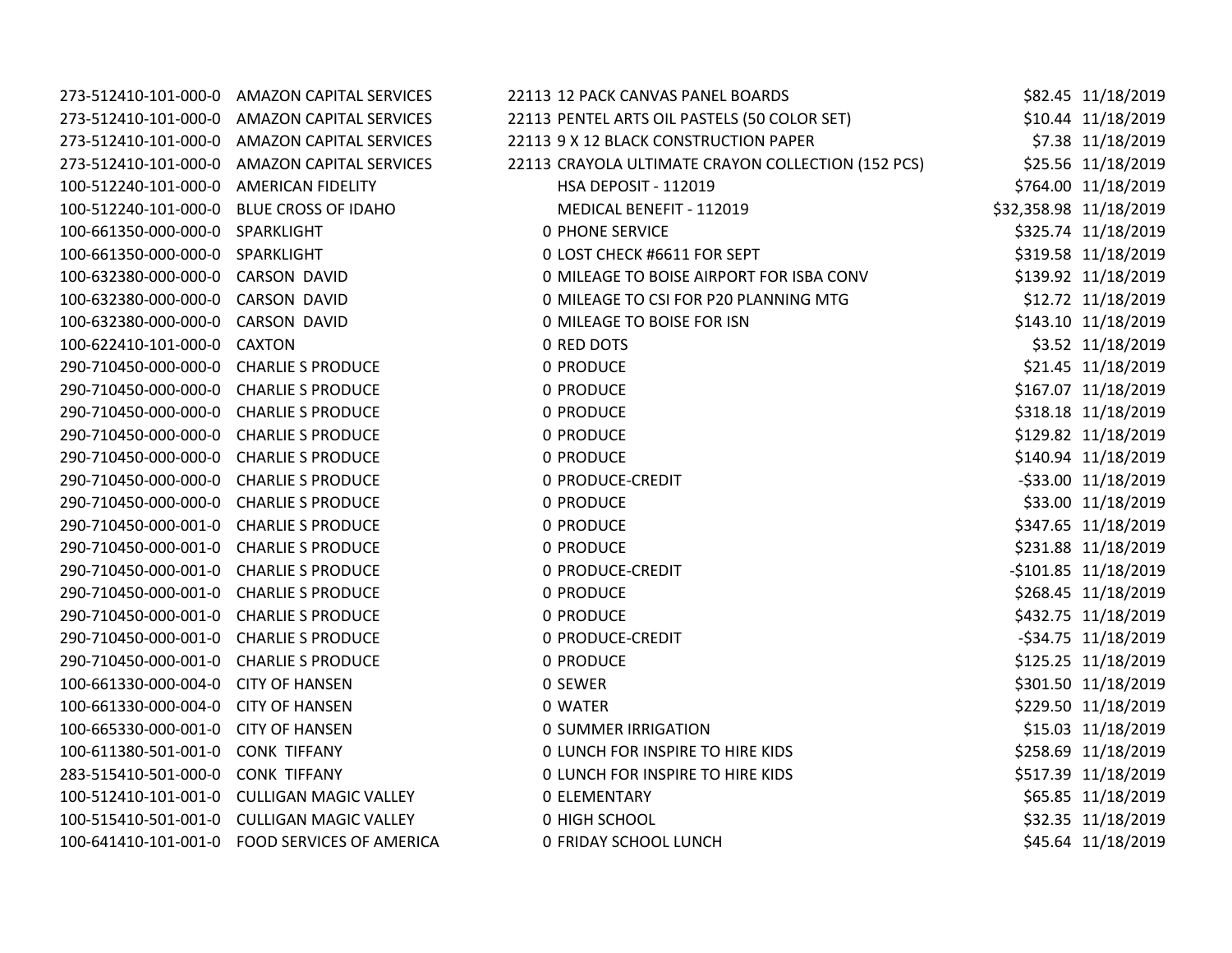|                                      | 290-710450-000-000-0 FOOD SERVICES OF AMERICA    | 0 FOOD PRODUCT                                   | \$1,866.39 11/18/2019  |
|--------------------------------------|--------------------------------------------------|--------------------------------------------------|------------------------|
|                                      | 290-710450-000-000-0 FOOD SERVICES OF AMERICA    | 0 FOOD PRODUCT                                   | \$810.47 11/18/2019    |
|                                      | 290-710450-000-000-0 FOOD SERVICES OF AMERICA    | 0 FOOD PRODUCT                                   | -\$6.68 11/18/2019     |
|                                      | 290-710450-000-000-0 FOOD SERVICES OF AMERICA    | 0 FOOD PRODUCT                                   | \$1,328.03 11/18/2019  |
|                                      | 290-710450-000-000-0 FOOD SERVICES OF AMERICA    | 0 FOOD PRODUCT                                   | $-546.18$ $11/18/2019$ |
| 290-710450-000-000-0                 | <b>FOOD SERVICES OF AMERICA</b>                  | 0 FOOD PRODUCT                                   | \$508.86 11/18/2019    |
| 290-710450-000-000-0                 | FOOD SERVICES OF AMERICA                         | 0 FOOD PRODUCT                                   | \$500.37 11/18/2019    |
| 100-661410-000-000-0                 | <b>GEM STATE PAPER</b>                           | 0 SOAP DISPENSERS                                | \$0.06 11/18/2019      |
| 100-661410-000-000-0                 | <b>GEM STATE PAPER</b>                           | 0 SOAP DISPENSERS                                | \$0.02 11/18/2019      |
| 100-661410-000-000-0                 | <b>GEM STATE PAPER</b>                           | 0 WOODFLOOR CLEANER                              | \$153.57 11/18/2019    |
| 100-661410-000-000-0                 | <b>GEM STATE PAPER</b>                           | 0 FOAM DISPENSER                                 | \$0.18 11/18/2019      |
| 100-661410-000-000-0                 | <b>GEM STATE PAPER</b>                           | 0 HAND SOAP FOR DISPENSERS                       | \$353.04 11/18/2019    |
| 100-661410-000-000-0                 | <b>GEM STATE PAPER</b>                           | 0 ROLL N GRIP BRUSH & BROOM HOLDER               | \$33.88 11/18/2019     |
| 100-661410-000-000-0 GEM STATE PAPER |                                                  | 0 PUMP FOR DISPENSING PRODUCT                    | \$3.13 11/18/2019      |
| 100-665410-000-000-0                 | <b>GEM STATE PAPER</b>                           | <b>0 ICE MELT FOR SIDEWALKS</b>                  | \$178.94 11/18/2019    |
| 100-515410-501-001-0                 | <b>GREAT AMERICA FINANCIAL SERV</b>              | <b>0 COPIER AGREEMENT-HS</b>                     | \$121.00 11/18/2019    |
| 100-531115-501-000-0                 | <b>HANSEN HIGH SCHOOL</b>                        | 0 MS CONK IS DONATING HER CHEER STIPEND TO CHEER | \$3,465.00 11/18/2019  |
| 100-665390-000-000-0                 | HANSEN SCHOOL DISTRICT                           | 0 SITE-ONE: LANDSCAPING CLASS FOR JEREMY         | \$30.00 11/18/2019     |
| 100-665410-000-000-0                 | HANSEN SCHOOL DISTRICT                           | 0 REISSUED CHECK #6747 TO MATT SMITH             | \$397.00 11/18/2019    |
| 100-512220-101-000-0                 | <b>HANSEN SCHOOL DISTRICT #415</b>               | <b>EMPLOYER SHARE FICA - 112019</b>              | \$12,457.44 11/18/2019 |
|                                      | 100-512210-101-000-0 HANSEN SCHOOL DISTRICT #415 | <b>EMPLOYER SHARE PERSI - 112019</b>             | \$21,251.22 11/18/2019 |
|                                      | 100-512110-101-000-0 HANSEN SCHOOL DISTRICT #415 | ELEMENTARY TEACHER - 112019                      | \$39,233.08 11/18/2019 |
|                                      | 100-512110-101-001-0 HANSEN SCHOOL DISTRICT #415 | LEP CERTIFIED ELEM - 112019                      | \$259.58 11/18/2019    |
|                                      | 100-512115-101-001-0 HANSEN SCHOOL DISTRICT #415 | ELEMENTARY PARA - 112019                         | \$739.00 11/18/2019    |
| 100-512165-101-000-0                 | <b>HANSEN SCHOOL DISTRICT #415</b>               | SUB TEACHER-ELEMENTARY - 112019                  | \$429.88 11/18/2019    |
| 100-512165-101-000-0                 | <b>HANSEN SCHOOL DISTRICT #415</b>               | SUB PARA-ELEMENTARY - 112019                     | \$693.50 11/18/2019    |
| 100-512165-101-000-0                 | <b>HANSEN SCHOOL DISTRICT #415</b>               | SUB ADMIN SECRETARY-ELEM - 112019                | \$38.00 11/18/2019     |
| 100-515110-501-000-0                 | <b>HANSEN SCHOOL DISTRICT #415</b>               | SECONDARY TEACHER - 112019                       | \$27,136.38 11/18/2019 |
| 100-515110-501-000-0                 | <b>HANSEN SCHOOL DISTRICT #415</b>               | SECONDARY-WORKED PREP - 112019                   | \$45.59 11/18/2019     |
| 100-515110-501-001-0                 | <b>HANSEN SCHOOL DISTRICT #415</b>               | LEP CERTIFIED SEC - 112019                       | \$259.58 11/18/2019    |
| 100-515165-501-000-0                 | <b>HANSEN SCHOOL DISTRICT #415</b>               | SUB TEACHER-SECONDARY - 112019                   | \$266.00 11/18/2019    |
| 100-515165-501-000-0                 | HANSEN SCHOOL DISTRICT #415                      | SUB PARA-SECONDARY - 112019                      | \$494.00 11/18/2019    |
|                                      | 100-519110-501-000-0 HANSEN SCHOOL DISTRICT #415 | SECONDARY-VOCATIONAL EDU - 112019                | \$3,291.66 11/18/2019  |
|                                      | 100-521110-101-000-0 HANSEN SCHOOL DISTRICT #415 | SPECIAL ED CERTIFIED-ELE - 112019                | \$3,407.84 11/18/2019  |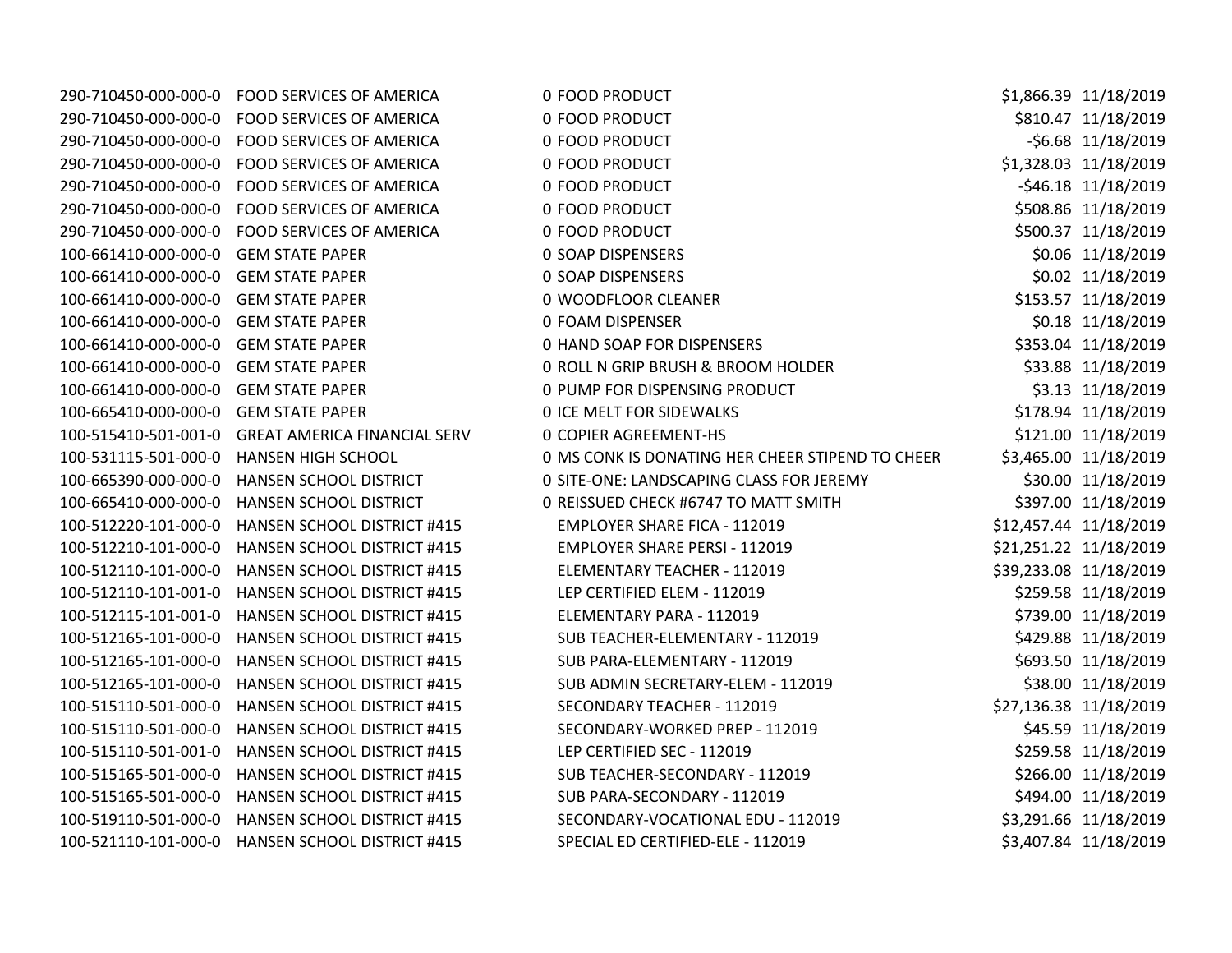100-521110-501-000-0 HANSEN SCHOOL DISTRICT #415 SPECIAL ED CERTIFIED-SEC - 112019 \$4,676.25 11/18/2019 100-521115-101-000-0 HANSEN SCHOOL DISTRICT #415 SPECIAL ED CLASSIFIED-EL - 112019 \$353.85 11/18/2019 100-521115-501-000-0 HANSEN SCHOOL DISTRICT #415 SPECIAL ED CLASSIFIED-SE - 112019 \$1,082.66 11/18/2019 100-522110-101-000-0 HANSEN SCHOOL DISTRICT #415 SPECIAL ED PRESCHOOL-TEA - 112019 \$3,942.66 11/18/2019 100-522115-101-000-0 HANSEN SCHOOL DISTRICT #415 SPECIAL ED PRESCHOOL-PAR - 112019 \$237.50 11/18/2019 100-531115-501-000-0 HANSEN SCHOOL DISTRICT #415 ACTIVITY-COACH - 112019 \$320.83 11/18/2019 100-531115-501-000-0 HANSEN SCHOOL DISTRICT #415 ATHLETIC DIRECTOR - 112019 \$417.08 11/18/2019 100-611110-000-002-0 HANSEN SCHOOL DISTRICT #415 MASTER PREMIUM STIPEND - 112019 \$4,000.00 11/18/2019 100-611110-101-000-0 HANSEN SCHOOL DISTRICT #415 GUIDANCE-ELEM - 112019 \$696.78 11/18/2019 100-611110-501-000-0 HANSEN SCHOOL DISTRICT #415 GUIDANCE-SEC - 112019 \$2,622.92 11/18/2019 100-611110-501-000-0 HANSEN SCHOOL DISTRICT #415 GUIDANCE EXTENDED DAYS - 112019 \$278.65 11/18/2019 100-616110-101-000-0 HANSEN SCHOOL DISTRICT #415 SPED SUPPORT DIRECTOR-EL - 112019 \$333.33 11/18/2019 100-616110-501-000-0 HANSEN SCHOOL DISTRICT #415 SPED SUPPORT DIRECTOR-SE - 112019 \$333.33 11/18/2019 100-616110-501-000-0 HANSEN SCHOOL DISTRICT #415 SPED SUPORT-BIP DIRECTOR - 112019 \$333.33 11/18/2019 100-616115-000-000-0 HANSEN SCHOOL DISTRICT #415 SPED SUPPORT CLASSIFIED - 112019 \$339.47 11/18/2019 100-632110-000-000-0 HANSEN SCHOOL DISTRICT #415 DISTRICT ADMINISTRAT - 112019 \$7,425.00 11/18/2019 100-641110-101-000-0 HANSEN SCHOOL DISTRICT #415 ADMINISTRATION-ELEMENTAR - 112019 \$4,853.99 11/18/2019 100-641110-501-000-0 HANSEN SCHOOL DISTRICT #415 ADMINISTRATION-SECONDARY - 112019 \$5,215.94 11/18/2019 100-641115-101-000-0 HANSEN SCHOOL DISTRICT #415 ADMIN ASSISTANT-ELEMENTA - 112019 \$1,012.00 11/18/2019 100-641115-501-000-0 HANSEN SCHOOL DISTRICT #415 ADMIN ASSISTANT-SEC - 112019 \$1,428.00 11/18/2019 100-651115-000-000-0 HANSEN SCHOOL DISTRICT #415 BUSINESS OPERATION - 112019 \$3,332.60 11/18/2019 100-661115-000-000-0 HANSEN SCHOOL DISTRICT #415 BUILDING CARE - 112019 \$4,391.56 11/18/2019 100-664115-000-000-0 HANSEN SCHOOL DISTRICT #415 BUILDING MAINT - 112019 \$3,911.84 11/18/2019 100-665115-000-000-0 HANSEN SCHOOL DISTRICT #415 GROUNDS - 112019 \$272.00 11/18/2019 100-681115-000-000-0 HANSEN SCHOOL DISTRICT #415 TRANSPORTATION-SUPERVISO - 112019 \$663.30 11/18/2019 100-681115-000-001-0 HANSEN SCHOOL DISTRICT #415 TRANSPORTATION-MECHANIC - 112019 \$592.80 11/18/2019 100-681115-000-002-0 HANSEN SCHOOL DISTRICT #415 TRANSPORTATION- PUPIL TR - 112019 \$2,565.68 11/18/2019 100-681115-000-005-0 HANSEN SCHOOL DISTRICT #415 TRANSPORTATION-OTHER - 112019 \$289.05 11/18/2019 100-681115-000-006-0 HANSEN SCHOOL DISTRICT #415 TRANSPORTATION-OFFICE - 112019 \$212.71 11/18/2019 100-682115-000-000-0 HANSEN SCHOOL DISTRICT #415 TRANSPORTATION- ACTVTY D - 112019 \$250.87 11/18/2019 100-682115-000-000-0 HANSEN SCHOOL DISTRICT #415 TRANSPORTATION- DOWN TIM - 112019 \$120.95 11/18/2019 234-512110-101-000-0 HANSEN SCHOOL DISTRICT #415 STEM GRANT STIPEND - 112019 \$200.00 11/18/2019 243-519110-501-000-0 HANSEN SCHOOL DISTRICT #415 PROFESSIONAL TECHNICAL E - 112019 \$666.66 11/18/2019 246-515110-501-000-0 HANSEN SCHOOL DISTRICT #415 SAFE & DRUG FREE - 112019 \$333.33 11/18/2019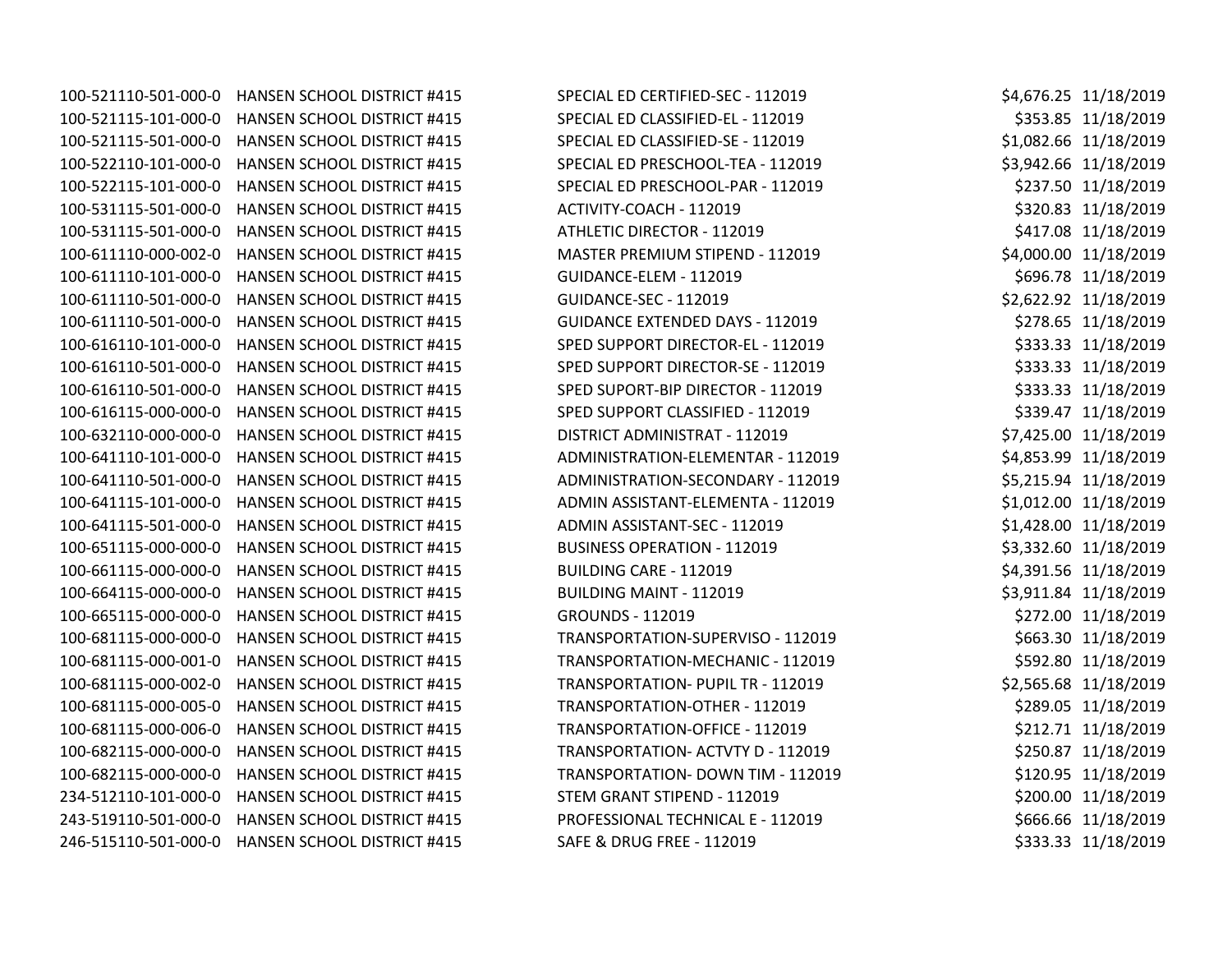251-512110-101-000-0 HANSEN SCHOOL DISTRICT #415 TIT 251-512115-101-000-0 HANSEN SCHOOL DISTRICT #415 111 253-512110-101-000-0 HANSEN SCHOOL DISTRICT #415 MI 253-512115-101-000-0 HANSEN SCHOOL DISTRICT #415 MI 253-515110-501-000-0 HANSEN SCHOOL DISTRICT #415 257-521115-101-000-0 HANSEN SCHOOL DISTRICT #415 ID 257-521115-501-000-0 HANSEN SCHOOL DISTRICT #415 ID 258-522115-101-000-0 HANSEN SCHOOL DISTRICT #415 ID 260-691110-101-000-0 HANSEN SCHOOL DISTRICT #415 260-691110-501-000-0 HANSEN SCHOOL DISTRICT #415 260-691115-101-000-0 HANSEN SCHOOL DISTRICT #415 MI 260-691115-501-000-0 HANSEN SCHOOL DISTRICT #415 261-621115-501-000-0 HANSEN SCHOOL DISTRICT #415 262-621110-101-000-0 HANSEN SCHOOL DISTRICT #415 RU 262-621110-501-000-0 HANSEN SCHOOL DISTRICT #415 RU 262-621115-101-000-0 HANSEN SCHOOL DISTRICT #415 RURAL 273-512110-101-000-0 HANSEN SCHOOL DISTRICT #415 21 273-512115-101-000-0 HANSEN SCHOOL DISTRICT #415 21 273-512115-101-000-0 HANSEN SCHOOL DISTRICT #415 21 273-512115-101-000-0 HANSEN SCHOOL DISTRICT #415 21 273-681115-101-000-0 HANSEN SCHOOL DISTRICT #415 21 273-710115-101-000-0 HANSEN SCHOOL DISTRICT #415 21 290-710115-000-000-0 HANSEN SCHOOL DISTRICT #415 SC 290-710115-000-000-0 HANSEN SCHOOL DISTRICT #415 SC 273-512410-101-000-0 HERNANDEZ DACIA 0 SUPPLIES-DISCOUNT SCHOOL SUPPLY \$113.73 11/18/2019 273-512410-101-000-0 HERNANDEZ DACIA 0 SU 273-512410-101-000-0 HERNANDEZ DACIA 0 SUPPLIES FOR IMPACT CLUB-ORIENTAL TRADING \$454.43 11/18/2019 100-664410-000-000-0 HOME DEPOT CREDIT SERV 0 SA 100-651355-000-000-0 IDAHO ASSOC. OF SCHOOL ADMIN 0 FY 271-621390-501-000-0 IDAHO ASSOC. OF SCHOOL ADMIN 0 20 100-661330-101-001-0 IDAHO POWER 0 EL 100-661330-101-001-0 IDAHO POWER 0 PR 100-661330-501-001-0 IDAHO POWER 0 JR/SR HIGH \$1,365.35 11/18/2019 100-663330-000-000-0 IDAHO POWER 0 SOUTH MODELAR \$16.50 1100-663330-000-0 IDAHO POWER

| TLE I-CERTIFIED - 112019                 | \$5,606.82 11/18/2019 |
|------------------------------------------|-----------------------|
| TLE I-CLASSIFIED - 112019                | \$2,351.83 11/18/2019 |
| IGRANT C CERTIFIED ELEM - 112019         | \$361.71 11/18/2019   |
| IGRANT C-CLASSIFIED ELE - 112019         | \$331.35 11/18/2019   |
| IGRANT C CERTIFIED SEC - 112019          | \$185.41 11/18/2019   |
| EA PART B-CLASSIFIED E - 112019          | \$2,051.73 11/18/2019 |
| EA PART B CLASSIFIED S - 112019          | \$1,590.40 11/18/2019 |
| EA PART B PRESCHOOL - 112019             | \$494.00 11/18/2019   |
| EDICIAD-CERTIFIED ELEM - 112019          | \$2,445.33 11/18/2019 |
| EDICAID CERTIFIED-SEC - 112019           | \$2,445.33 11/18/2019 |
| EDICAID-CLASSIFIED ELEM - 112019         | \$860.00 11/18/2019   |
| EDICIAD CLASSIFIED SEC - 112019          | \$2,575.19 11/18/2019 |
| TLE IV-CLASSIFIED - 112019               | \$445.05 11/18/2019   |
| JRAL EDUC CERTFIED-ELEM - 112019         | \$556.25 11/18/2019   |
| JRAL EDUC CERTEFIED SEC - 112019         | \$556.25 11/18/2019   |
| JRAL EDUC CLASSIFIED-EL - 112019         | \$237.50 11/18/2019   |
| Lst CENTURY GRANT-CERTI - 112019         | \$1,793.50 11/18/2019 |
| <b>Lst CENTURY GRANT-ENRIC - 112019</b>  | \$324.00 11/18/2019   |
| Ist CENTURY GRANT DIREC - 112019         | \$2,834.52 11/18/2019 |
| <b>IST CENTURY GRANT-CLASS - 112019</b>  | \$1,849.27 11/18/2019 |
| Lst CENTURY-TRANSPORTAT - 112019         | \$379.68 11/18/2019   |
| Lst CENTURY-FOOD SERVIC - 112019         | \$108.90 11/18/2019   |
| <b>HOOL LUNCH - 112019</b>               | \$3,964.78 11/18/2019 |
| HOOL LUNCH-FFV - 112019                  | \$91.00 11/18/2019    |
| JPPLIES-DISCOUNT SCHOOL SUPPLY           | \$113.73 11/18/2019   |
| JPPLIES S&S WORLDWIDE                    | \$40.47 11/18/2019    |
| JPPLIES FOR IMPACT CLUB-ORIENTAL TRADING | \$454.43 11/18/2019   |
| LES TAX-WILL BE CREDITED BACK NEXT MONTH | \$5.74 11/18/2019     |
| 20 IEEW SCHOOLSPRING SUBSCRIPTION        | \$62.00 11/18/2019    |
| 19 LAW SEMINAR-K KELLY                   | \$30.00 11/18/2019    |
| <b>EMENTARY</b>                          | \$1,604.24 11/18/2019 |
| <b>RESCHOOL</b>                          | \$37.47 11/18/2019    |
| /SR HIGH                                 | \$1,365.35 11/18/2019 |
| <b>DUTH MODULAR</b>                      | \$16.53 11/18/2019    |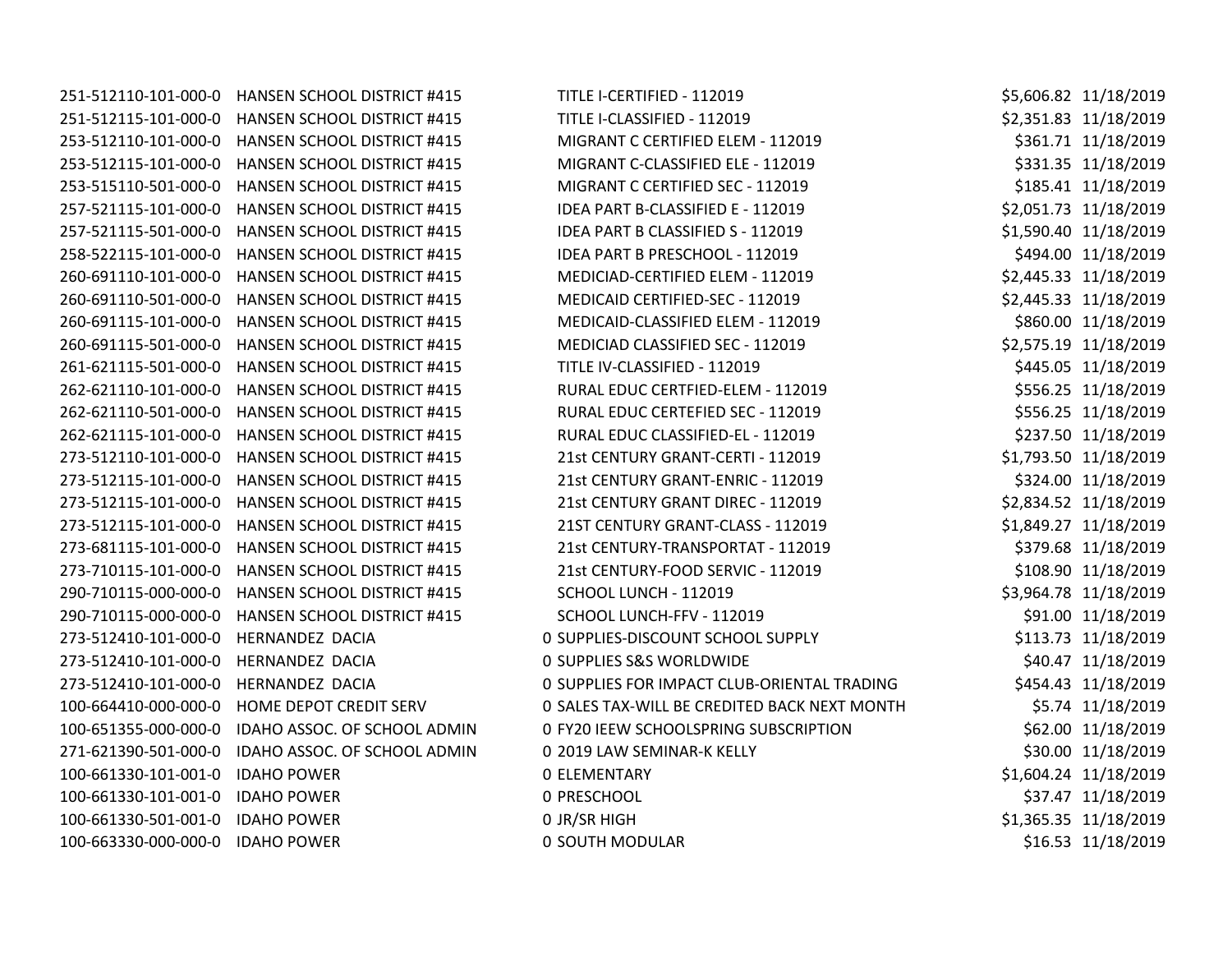| 100-665330-000-000-0                    | <b>IDAHO POWER</b>             | <b>0 IRRIGATION</b>                         | \$153.88 11/18/2019   |
|-----------------------------------------|--------------------------------|---------------------------------------------|-----------------------|
| 100-665330-000-000-0                    | <b>IDAHO POWER</b>             | <b>0 FOOTBALL FIELD</b>                     | \$18.21 11/18/2019    |
| 100-616310-101-000-0 CSA CONSULTING LLC |                                | 0 MEDICAID ADMIN FEE                        | \$26.44 11/18/2019    |
| 100-616310-101-000-0 CSA CONSULTING LLC |                                | 0 MEDICAID ADMIN FEE                        | \$125.73 11/18/2019   |
| 100-616310-101-000-0 CSA CONSULTING LLC |                                | 0 MEDICAID ADMIN FEE                        | \$97.79 11/18/2019    |
| 100-616310-101-000-0                    | <b>CSA CONSULTING LLC</b>      | 0 MEDICAID ADMIN FEE                        | \$125.28 11/18/2019   |
| 100-616310-501-000-0                    | <b>CSA CONSULTING LLC</b>      | 0 MEDICAID ADMIN FEE                        | \$125.29 11/18/2019   |
| 100-616310-501-000-0                    | <b>CSA CONSULTING LLC</b>      | 0 MEDICAID ADMIN FEE                        | \$97.79 11/18/2019    |
| 100-616310-501-000-0                    | <b>CSA CONSULTING LLC</b>      | 0 MEDICAID ADMIN FEE                        | \$26.43 11/18/2019    |
| 100-616310-501-000-0                    | <b>CSA CONSULTING LLC</b>      | 0 MEDICAID ADMIN FEE                        | \$125.73 11/18/2019   |
| 100-512410-101-002-0                    | <b>INTEGRATED TECHNOLOGIES</b> | 0 M2794- SHARP-ELEM 9/19-10/18              | \$300.01 11/18/2019   |
| 100-512410-101-002-0                    | <b>INTEGRATED TECHNOLOGIES</b> | 0 XEROX-ELEM 9/28-10/27                     | \$67.19 11/18/2019    |
| 100-515410-501-002-0                    | <b>INTEGRATED TECHNOLOGIES</b> | 0 M7135-SHARP-HS 10/3-11/2                  | \$187.75 11/18/2019   |
| 100-515410-501-002-0                    | <b>INTEGRATED TECHNOLOGIES</b> | 0 M2111-SHARP-HS 9/28-10/27                 | \$20.61 11/18/2019    |
| 100-661330-101-002-0                    | <b>INTERMOUNTAIN GAS</b>       | <b>0 ELEMENTARY</b>                         | \$137.66 11/18/2019   |
| 100-661330-101-002-0                    | <b>INTERMOUNTAIN GAS</b>       | 0 PRESCHOOL                                 | \$47.31 11/18/2019    |
| 100-661330-501-002-0                    | <b>INTERMOUNTAIN GAS</b>       | 0 AG BLDG                                   | \$101.20 11/18/2019   |
| 100-661330-501-002-0                    | <b>INTERMOUNTAIN GAS</b>       | 0 JR/SR HIGH                                | \$690.32 11/18/2019   |
| 100-663330-000-002-0                    | <b>INTERMOUNTAIN GAS</b>       | 0 COMMUNITY GYM                             | \$9.79 11/18/2019     |
| 261-621390-101-000-0                    | ISF EDUCATION DEPARTMENT       | 0 ELEMENTARY-SWORD SONG PERFORMANCE         | \$500.00 11/18/2019   |
| 273-512410-101-000-0                    | LAKESHORE LEARNING MATERIALS   | 22112 PAINTBRUSH ASSORTMENT (SET OF 24)     | \$19.98 11/18/2019    |
| 273-512410-101-000-0                    | LAKESHORE LEARNING MATERIALS   | 22112 GALLON SCHOOL GLUE                    | \$13.99 11/18/2019    |
| 273-512410-101-000-0                    | LAKESHORE LEARNING MATERIALS   | 22112 FREIGHT                               | \$13.62 11/18/2019    |
| 273-512410-101-000-0                    | LAKESHORE LEARNING MATERIALS   | 22112 GLUE PUMP                             | \$22.99 11/18/2019    |
| 273-512410-101-000-0                    | LAKESHORE LEARNING MATERIALS   | 22112 4 OZ SCHOOL GLUE                      | \$19.80 11/18/2019    |
| 273-512410-101-000-0                    | LAKESHORE LEARNING MATERIALS   | 22112 ART TISSUE PAPER (PACK OF 100 SHEETS) | \$13.99 11/18/2019    |
| 100-681310-000-001-0                    | <b>LAMMERS TRUCK CENTER</b>    | <b>0 BRAKES FOR BUS 15-3</b>                | \$797.16 11/18/2019   |
| 100-651310-000-000-0                    | MAHLKE HUNSAKER & CO PLLC      | 0 2018-19 AUDIT                             | \$9,750.00 11/18/2019 |
| 290-710450-000-000-0                    | MEADOW GOLD DAIRIES-BOISE      | 0 MILK                                      | \$1,845.39 11/18/2019 |
| 100-651390-000-000-0                    | <b>MSBT Law</b>                | <b>0 AUDIT LETTER</b>                       | \$87.50 11/18/2019    |
| 243-519410-501-010-0                    | <b>NORCO</b>                   | 0 LEASE FOR 10 GAS TANKS FOR 10 YRS         | \$1,200.00 11/18/2019 |
| 100-641410-501-000-0 OFFICE DEPOT       |                                | 0 COLOR TONER FOR HS OFFICE                 | \$216.72 11/18/2019   |
| 100-616310-000-000-0                    | PRIMARY THERAPY SOURCE         | <b>0 PHYSICAL THERAPY</b>                   | \$1,404.00 11/18/2019 |
| 100-616310-000-000-0                    | PRIMARY THERAPY SOURCE         | 0 OCCUPATIONAL THERAPY                      | \$1,616.55 11/18/2019 |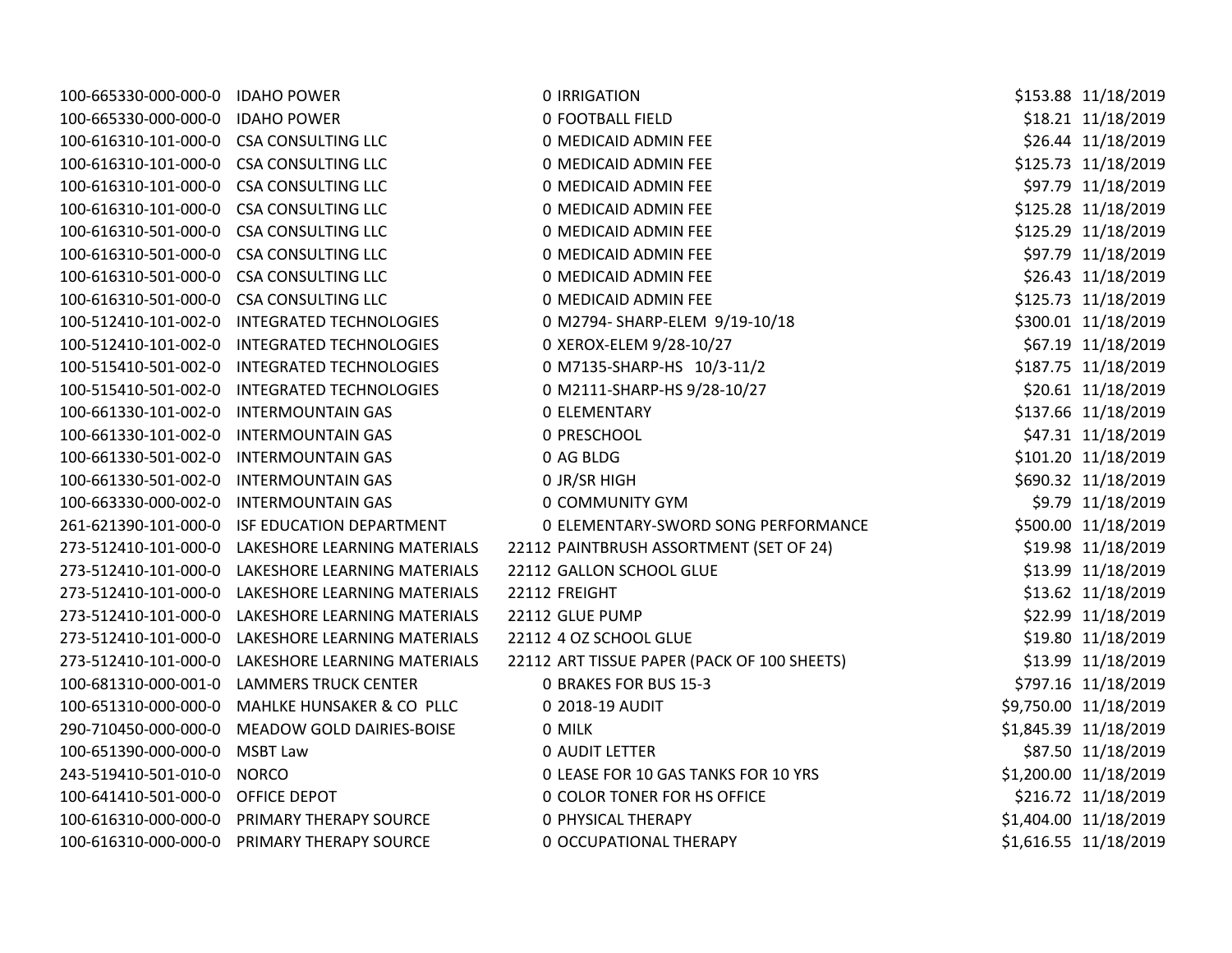| 100-515410-501-002-0 RIDLEY S          |                                                  | <b>0 FRUIT FOR TEACHERS</b>                   | \$8.34 11/18/2019     |
|----------------------------------------|--------------------------------------------------|-----------------------------------------------|-----------------------|
| 100-522410-101-000-0 RIDLEY S          |                                                  | <b>0 PRESCHOOL SNACKS &amp; SUPPLIES</b>      | \$68.70 11/18/2019    |
| 100-522410-101-000-0 RIDLEY S          |                                                  | <b>0 PRESCHOOL SNACKS &amp; SUPPLIES</b>      | \$47.40 11/18/2019    |
| 100-611410-501-001-0 RIDLEY S          |                                                  | <b>0 PSAT SUPPLIES</b>                        | \$93.53 11/18/2019    |
| 100-611410-501-001-0 RIDLEY S          |                                                  | <b>0 REFRESHMENTS FOR SENIOR PARENT NIGHT</b> | \$51.62 11/18/2019    |
| 100-641410-101-002-0 RIDLEY S          |                                                  | 0 SALAD FOR PARENT/TEACHER MEALS              | \$13.74 11/18/2019    |
| 290-710450-000-000-0 RIDLEY S          |                                                  | 0 FOOD FOR SPECIAL ED STUDENT                 | \$17.87 11/18/2019    |
| 100-664390-000-000-0 ROTO-ROOTER       |                                                  | 0 REPLACE 2 FLUSH VALVES IN URINALS-HS        | \$550.00 11/18/2019   |
| 100-664390-000-000-0 ROTO-ROOTER       |                                                  | <b>0 URINAL &amp; TOILET REPAIRS</b>          | \$1,985.00 11/18/2019 |
| 100-664390-000-000-0 ROTO-ROOTER       |                                                  | <b>0 REPAIR MORE URINALS</b>                  | \$1,310.00 11/18/2019 |
| 100-632410-000-000-0 SELECT SOURCE INC |                                                  | 0 HARDWARD TO HANG LUNCH BANNER               | \$28.25 11/18/2019    |
| 100-664410-000-000-0 SELECT SOURCE INC |                                                  | <b>0 REPAIR SUPPLIES</b>                      | \$11.98 11/18/2019    |
| 251-512410-101-001-0 SKINNER HEIDI     |                                                  | <b>0 STEM FAMILY NIGHT REFRESHMENTS</b>       | \$129.36 11/18/2019   |
| 251-512410-101-001-0 SKINNER HEIDI     |                                                  | 0 REFRESHMENTS FOR PARENT/TEACHER CONF        | \$83.90 11/18/2019    |
| 273-512410-101-000-0 SKINNER HEIDI     |                                                  | <b>0 STEM FAMILY NIGHT REFRESHMENTS</b>       | \$100.00 11/18/2019   |
|                                        | 100-641410-101-001-0 SMITHS CUSTOMER CHARGES     | <b>0 FRIDAY LUNCH</b>                         | \$33.41 11/18/2019    |
|                                        | 290-710390-000-000-0 SOUTH CENTRAL PUBLIC HEALTH | 0 2020 FOOD LICENSE                           | \$280.00 11/18/2019   |
|                                        | 290-710390-000-001-0 STATE TAX COMMISSION        | <b>0 LUNCH RM TAXES</b>                       | \$1.79 11/18/2019     |
| 100-656390-000-000-0 TEK-HUT           |                                                  | <b>0 INTERNET SERVICE</b>                     | \$1,725.00 11/18/2019 |
| 100-651355-000-000-0 THE TIMES-NEWS    |                                                  | 0 AD FOR SPRINKLER/GATED PIPE                 | \$84.66 11/18/2019    |
| 100-651355-000-000-0 THE TIMES-NEWS    |                                                  | 0 COMBINED STATEMENT FY2019 AD                | \$168.10 11/18/2019   |
| 290-710450-000-000-0 TOOLS FOR SCHOOLS |                                                  | 0 FOOD PRODUCTS                               | \$5,052.63 11/18/2019 |
|                                        | 100-665410-000-001-0 VALLEY WIDE COOPERATIVE     | <b>0 MOWER &amp; CLIPPER FUEL</b>             | \$41.33 11/18/2019    |
|                                        | 100-665410-000-001-0 VALLEY WIDE COOPERATIVE     | <b>0 GAS CREDIT</b>                           | $-54.41$ $11/18/2019$ |
|                                        | 100-681420-000-005-0 VALLEY WIDE COOPERATIVE     | <b>0 YELLOW BUS FUEL</b>                      | \$1,366.67 11/18/2019 |
|                                        | 100-683420-000-001-0 VALLEY WIDE COOPERATIVE     | 0 SCHOOL CAR                                  | \$31.47 11/18/2019    |
| 100-632390-000-000-0 VERIZON WIRELESS  |                                                  | <b>0 CELL PHONES</b>                          | \$80.76 11/18/2019    |
| 100-632390-000-000-0 VERIZON WIRELESS  |                                                  | 0 PREPAY SO WE AREN'T A MONTH BEHIND          | \$100.00 11/18/2019   |
| 100-621310-501-000-0 VISA              |                                                  | 0 HOTEL FOR ISN CONF                          | \$194.00 11/18/2019   |
| 100-631380-000-000-0 VISA              |                                                  | 0 ISBA CONF HOTEL MR. CARSON                  | \$330.75 11/18/2019   |
| 100-631380-000-000-0 VISA              |                                                  | 0 ISBA CONF MEALS-MR. CARSON                  | \$25.36 11/18/2019    |
| 100-631380-000-000-0 VISA              |                                                  | 0 ISBA CONF RENTAL CAR-MR. CARSON             | \$143.52 11/18/2019   |
| 100-631380-000-000-0 VISA              |                                                  | 0 ISBA CONF MILEAGE & PARKING-MR. CARSON      | \$55.50 11/18/2019    |
| 100-641410-101-002-0 VISA              |                                                  | 0 PARENT/TEACHER DINNER                       | \$118.98 11/18/2019   |